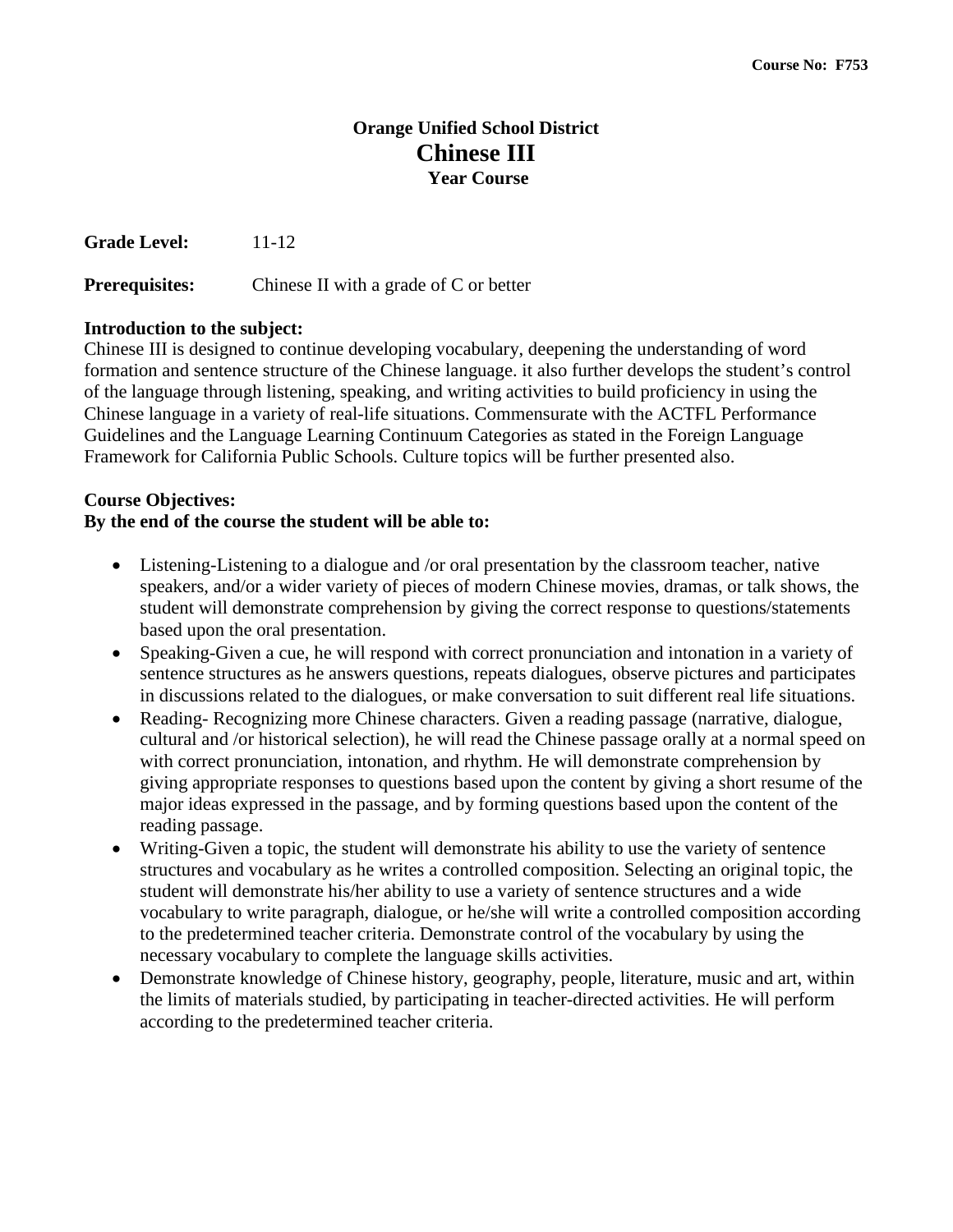## **Recommended text(s):**

- 1. Integrated Chinese, Level 2 Part 1 Textbook, 3rd Edition (Simplified & Traditional) Hardcover by CHENG & TSUI COMPANY (Boston)
- 2. Integrated Chinese, Level 2 Part 1 Workbook, 3rd Edition (Simplified & Traditional)
- 3. Integrated Chinese, Level 2 Part 1 Character Workbook, 3rd Edition

### **Course overview and approximate unit time allotments:**

| <b>First Semester</b> |                                                                                                                                                                                                                                                                                                                                                                                                                                                                                         |   |
|-----------------------|-----------------------------------------------------------------------------------------------------------------------------------------------------------------------------------------------------------------------------------------------------------------------------------------------------------------------------------------------------------------------------------------------------------------------------------------------------------------------------------------|---|
|                       | Review                                                                                                                                                                                                                                                                                                                                                                                                                                                                                  | 1 |
| I.                    | <b>Sports</b><br>A. Gaining Weight<br>B. Watching American Football<br>In this lesson, students will learn to use Chinese to<br>Name some popular sports;<br>$\bullet$<br>Talk about your exercise habits;<br>$\bullet$<br>Discuss your feelings about various sports;<br>$\bullet$<br>Make a simple comparison between how soccer and American football are played.                                                                                                                    | 4 |
|                       | C. Culture Highlights<br>The "football" game in China<br>$\bullet$<br>Tai chi boxing<br>$\bullet$<br>Television system in China<br>$\bullet$<br>Supplemental folk stores about Tai Chi and sports news clips<br>D. Literature Reading<br>Mid-Autumn Festival<br>Moon Lady<br>$\bullet$                                                                                                                                                                                                  |   |
|                       | II. Travel<br>A. Taiwan<br>B. Beijing<br>In this lesson, students will learn to use Chinese to<br>Talk about your plans for summer vacation;<br>٠<br>Describe what kind of city Beijing is;<br>$\bullet$<br>Describe your travel itinerary;<br>$\bullet$<br>Ask for discounts, compare airfares and routes, and book an airplane ticket;<br>$\bullet$<br>Ask about seat assignments and request meals accommodations based on your dietary<br>$\bullet$<br>restrictions or preferences. | 4 |
|                       | $Cu$ <sub>turo</sub> $Ui$ chlichte                                                                                                                                                                                                                                                                                                                                                                                                                                                      |   |

- C. Culture Highlights
	- Three travel agency groups in China
	- Railroad service in China
	- The busiest travel season news clips
- D. Literature Reading
	- The Great Wall—The Story of Menjiangnu
	- Terra-Cotta Warriors and Horses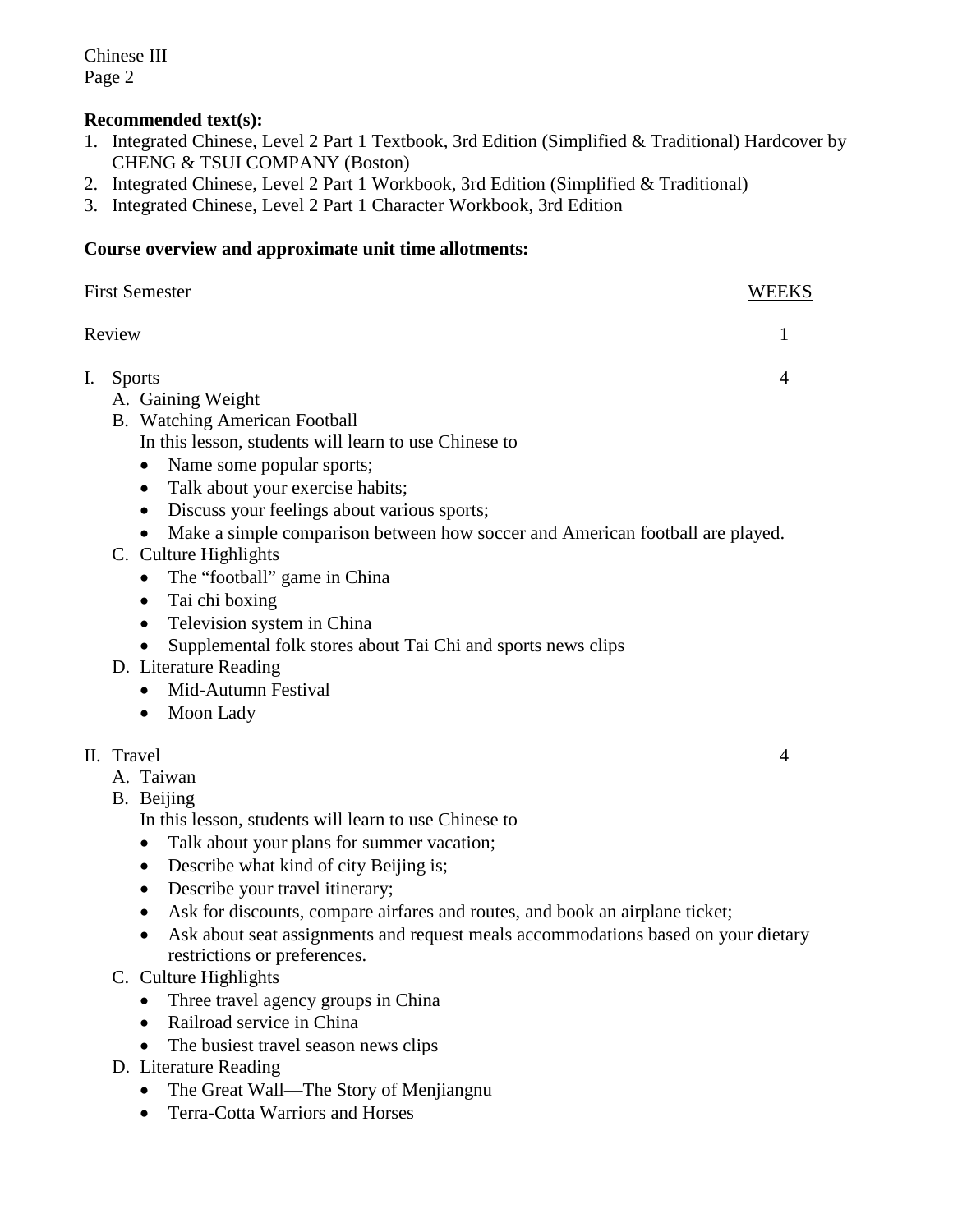- III. At the Airport 4
	- A. Checking In at the Airport
	- B. Arriving in Beijing

In this lesson, students will learn to use Chinese to

- Check in at the airport;
- Wish departing friends a safe journey and remind them to keep in touch;
- Greet guests at the airport;
- Compliment someone on his or her language ability;
- Ask about someone's health:
- Remind people to move on to the next event.
- C. Culture Highlights
	- Service of domestic flights in China
	- The history of Beijing roast duck
	- Supplemental folk stories about Beijing duck and news clips
- D. Literature Reading
	- The Panda Brothers

### IV. Starting School 4

In this lesson, students will learn to use Chinese to

- Explain how to write your Chinese name;
- Say where you were born and grew up;
- Discuss the pros and cons of living on and off campus;
- Express politely a dissenting opinion.
- A. Culture Highlights
	- Way of people talking about the origins of their names
	- Housing of college students in China
	- Services for first-year college students
	- Housing advertisements on street
- B. Literature Reading
	- The Four Chinese Treasures of the Study
	- Traditional Chinese Seal

Semester Review and Examination 1

#### **Second Semester WEEKS**

| Review |  |  |
|--------|--|--|
|        |  |  |

#### V. Dormitories 2

In this lesson, students will learn to use Chinese to

- Name basic pieces of furniture in a house;
- Describe your living quarters;
- Comment on someone's living quarters;
- Disagree tactfully
- A. Culture Highlights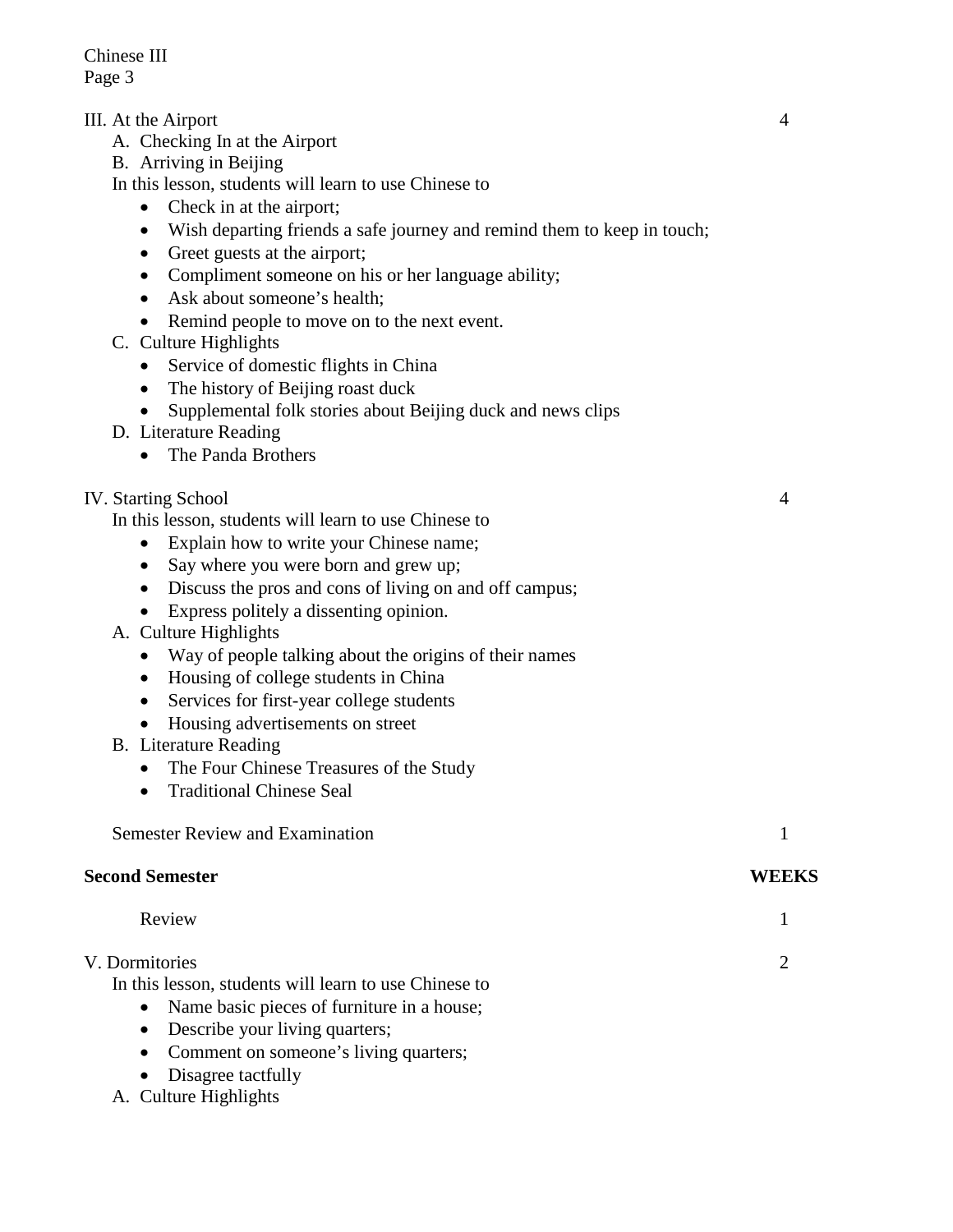- Housing for undergraduate and graduate students in China
- Disambiguating homophones
- Housing for international students in China
- Flyers for furniture sale
- B. Literature Reading to celebrate Chinese New Year
	- Spring Festival
	- Lantern Festival
	- Zodiac Animals

#### VI. At a Restaurant 4

In this lesson, students will learn to use Chinese to

- Name four principal regional Chinese cuisines;
- Order food and drinks:
- Talk about what flavors you like or dislike;
- Make your dietary restrictions or preferences known.
- A. Culture Highlights
	- Settling a bill and tipping in Chinese restaurants
	- Private banquet rooms in restaurants in China
	- Basic Chinese cooking techniques
	- Major culinary styles in China
- B. Literature Reading
	- Peaches offered as a Birthday Present
	- Traditional Chinese Seal

#### VII. Shopping 4

In this lesson, students will learn to use Chinese to

- Name basic clothing, bedding, and bath items;
- Describe your shopping preferences and criteria;
- Disagree with others tactfully;
- Present your arguments with rhetorical questions.
- A. Culture Highlights
	- Knowing when to bargain
	- Cash, credit card, personal check
- B. Literature Reading
	- Silk

### VIII. Choosing Courses 4

In this lesson, students will learn to use Chinese to

- State your major area of study /academic department and some required general courses you have taken;
- Talk about what you plan to do after graduating;
- Explore what will enhance your future job opportunities;
- Explain whether your family members have an influence on your choice of major and career path;
- Share tips on how to save money for your education.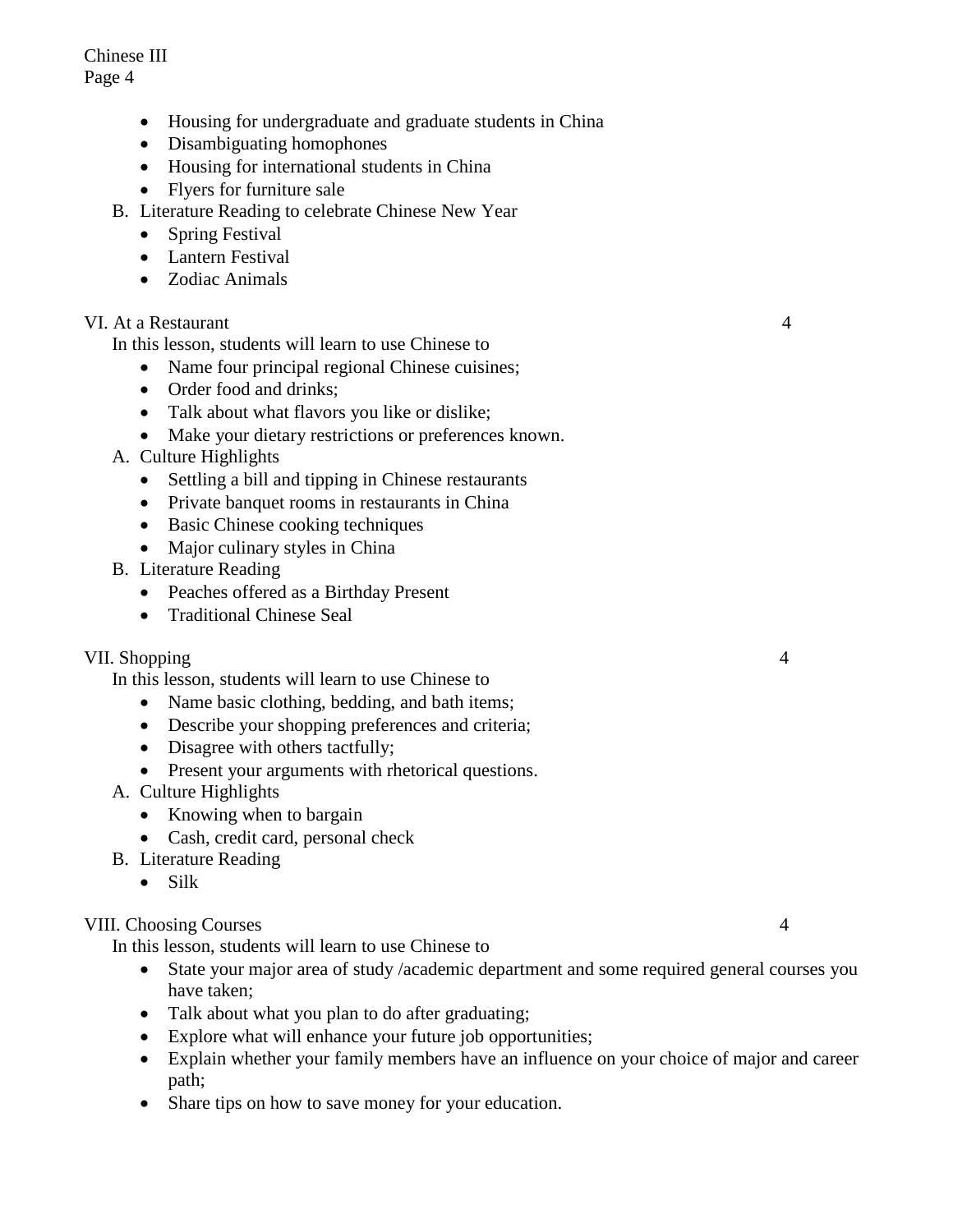- A. Culture Highlights
	- Compartmentalized educational system in China
	- Graduate school or research institute
	- Supplemental campus news clips
- B. Literature Reading
	- Confucius

## IX. Boyfriends and Girlfriends 2

In this lesson, students will learn to use Chinese to

- Say if you have an upbeat personality;
- State if you share the same interests or hobbies with others;
- Inquire if everything is OK and find out what has happened;
- Describe typical behaviors of a forgetful person;
- Give a simple description of what you look for in a boyfriend/girlfriend.
- Tell what makes you anxious or angry.
- A. Culture Highlights
	- Dating and marriage in China
	- Chinese Valentine's Day
	- Supplemental folk stories and news clips
- B. Literature Reading
	- Double Seventh Night

Semester Review and Examination 1

- X. Grammar
	- A.Words & Phrases
	- B. Sentences' patterns(Syntax)
	- C. The Dynamic Particle "*le*"
	- D.The *shi…de* Construction
	- E. Connecting Sentences (I)
	- F. Existential Sentences
	- G.The adverb "*zhen*"
	- H.Conjunctions
	- I. Topic-Comment Sentence Structure
	- J. "*yi*" + V.
	- K. "*you*" Adj/Verb, "*you*" Adj/Verb,
	- L. The Emphatic "*shi*"
	- M. Conjunction words
	- N. Adj/V.+ "*shi* "+ Adj/V.
	- O.Regulative Complements
	- P. *"zai", "you"*, and *"hai"* Compared